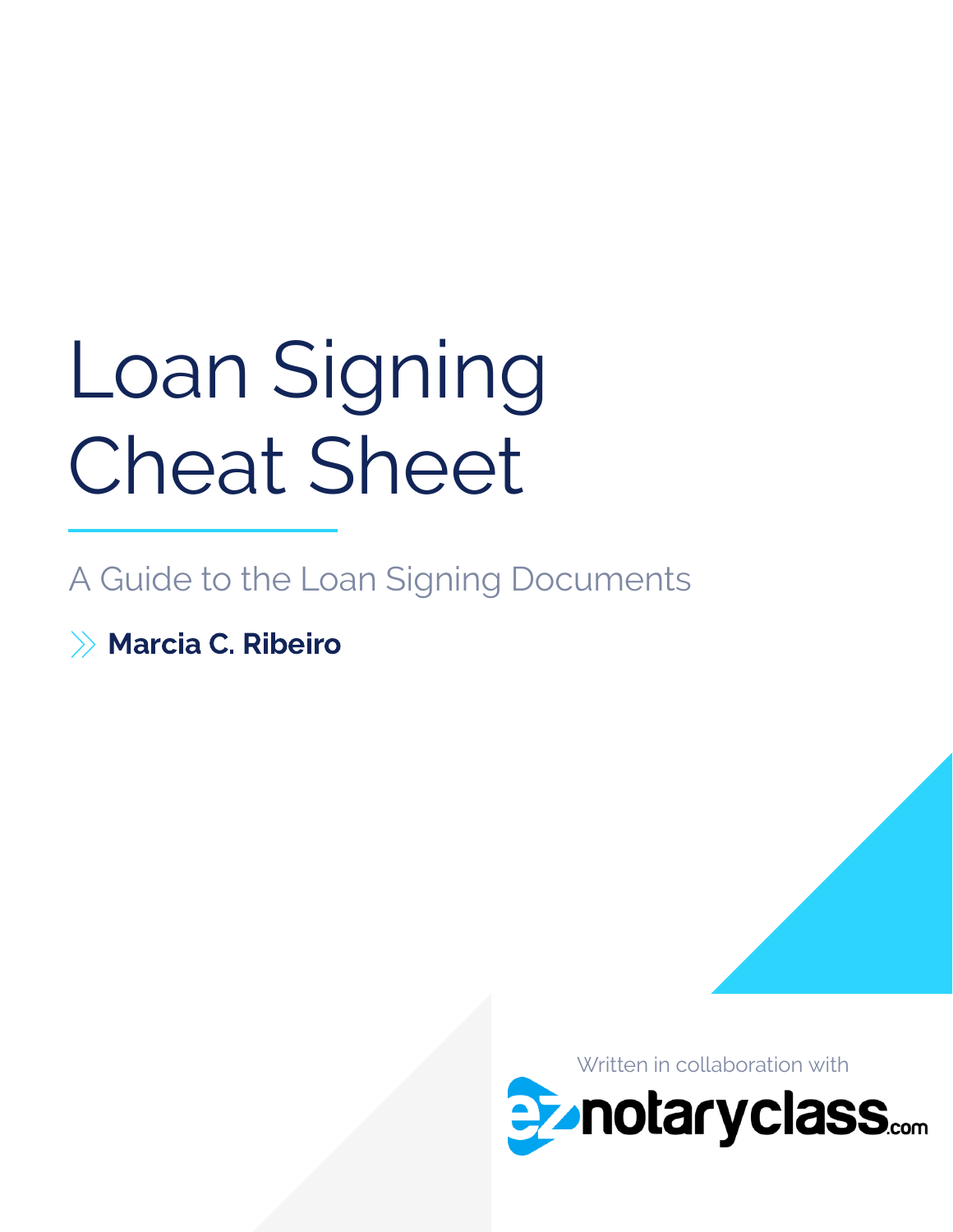# What's Inside

Inside I have included multiple forms that you will see frequently as a Loan Signing Agent. Next to the name there is a simple overview of what the document is, along with some notes that may help you.

Please note that I am not an attorney and therefore am not qualified to give you any legal advice. If you are not acting as an attorney yourself, it is wise to keep your presentation of the documents very simple. The information below may be a helpful tool as you start, and before you develop your own way to conduct your signings.

#### NOTE THAT NOT ALL OF THESE DOCUMENTS WILL BE PRESENT IN EVERY PACKAGE, NEITHER ANY PACKAGE WILL BE LIMITED TO ONLY THESE DOCUMENTS.

The documents marked with a  $\sum$  will most likely be notarized. A notarization certificate should be included for you with the documents that need to be notarized, unless you are instructed to add a loose certificate yourself.

As you may know, it is not up to you as a notary to decide which certificate to use. If a document is followed by an acknowledgement and a jurat, you should complete both.

Remember that often times documents may have been prepared outside of California and therefore may not include the CA disclaimer. When that is the case you can likely stamp the disclaimer box above the certificate wording. If it is a jurat that does not comply with CA notarial requirements, the easiest thing to do is to use a jurat stamp in replacement of it. The stamp contains the disclaimer and the correct wording. As an alternative, you can add a loose certificate for either a jurat or an acknowledgement.

The list is in alphabetical order...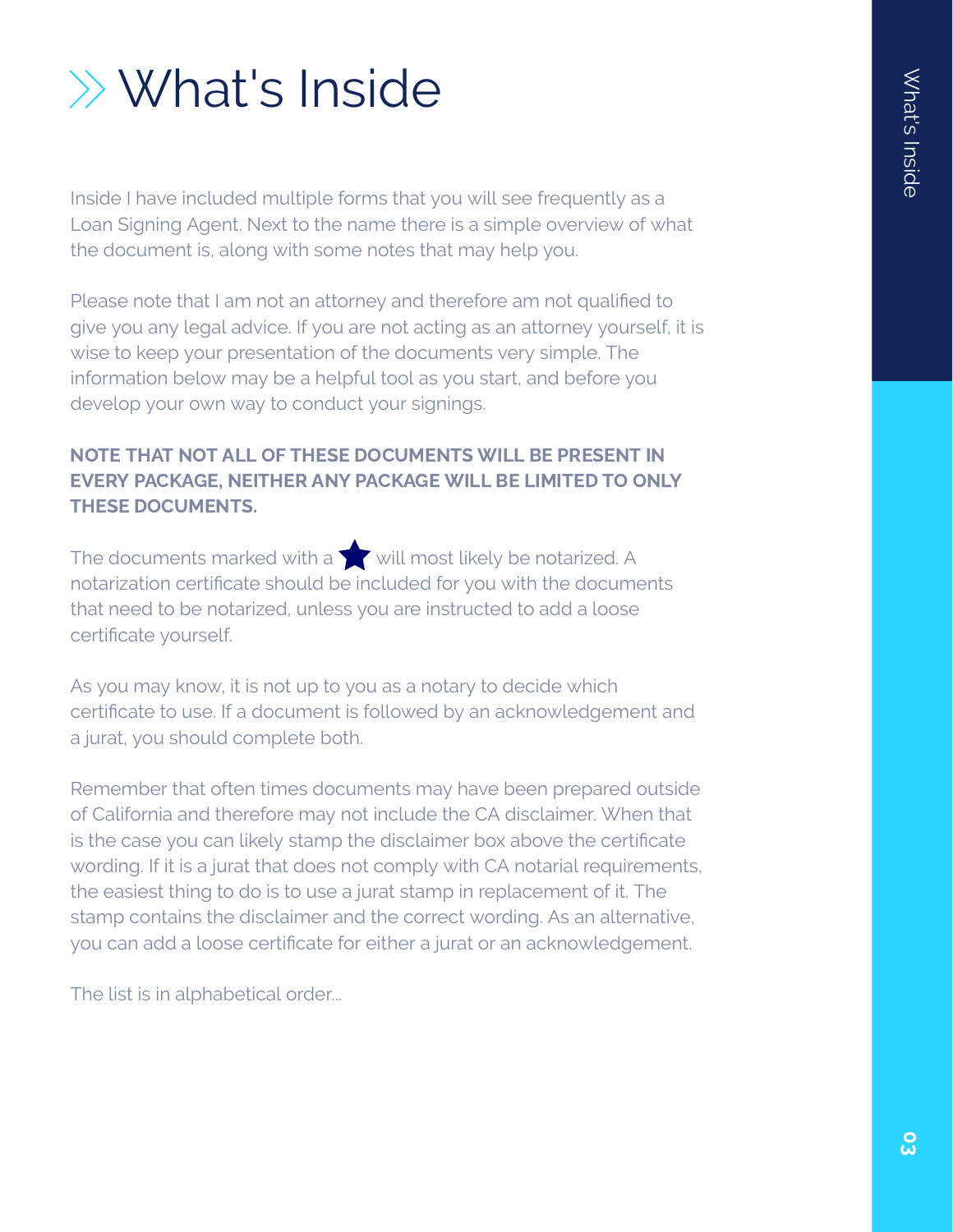# $\gg$  AFFIDAVIT OF DEBTS AND LIENS  $\bigstar$

This document makes statements about liens that the signer may have on the property related to the loan. If there are no liens, often times the signer is instructed to write "none" in multiple fields. The instructions are clear. (THIS DOCUMENT WILL LIKELY BE NOTARIZED)

#### ATTORNEY REPRESENTATION NOTICE

This document explains that the attorney who drew the paperwork works for the lender and not for the borrower.

# BORROWER(S) ACKNOWLEDGEMENT OF RECEIPT OF **DISCLOSURES**

By signing this document, the borrower acknowledges receiving the applicable disclosures.

#### BORROWER'S CLOSING AFFIDAVIT



This document should be reviewed by the borrowers before they swear or affirm to the truthfulness of its contents. (THIS DOCUMENT WILL BE NOTARIZED)

# **EXAMPLE 20 AND AUTHORIZATION TO** RELEASE INFORMATION

This document certifies that the borrower has applied for the loan and authorizes them to release information in connection with the loan.

# $\gg$  CERTIFICATE OF TRUST  $\bigstar$

remember the name of the trust or date it was created, this information can often t<br>found in a Grant Deed (when present), or in a trust rider which often goes after the This document should be completely filled out by the signer. If the signer does not remember the name of the trust or date it was created, this information can often be deed of trust, or on the actual signature lines. (THIS DOCUMENT WILL BE NOTARIZED)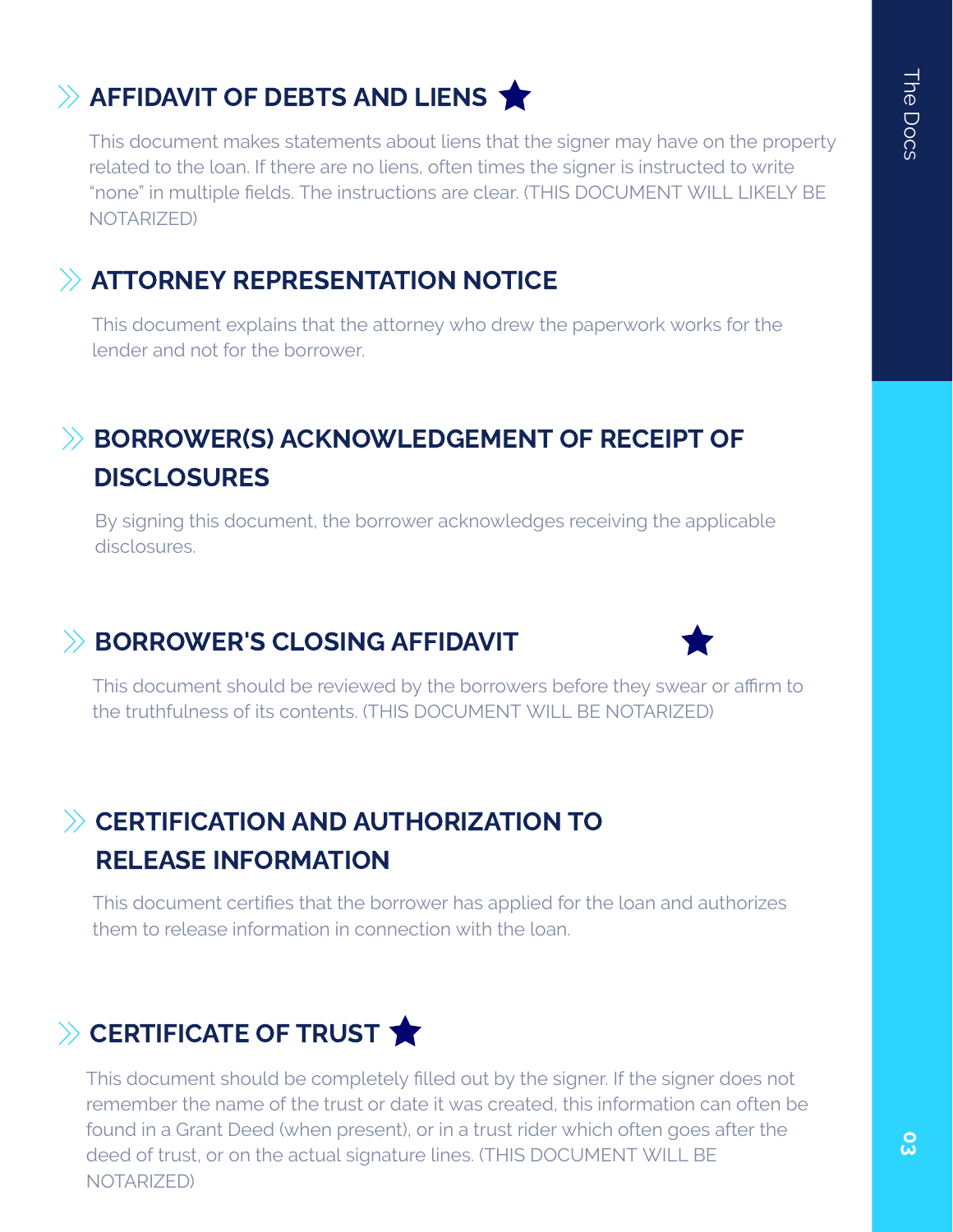# **ELOSING DISCLOSURE**

Also known as the CD, the lender must send this document to the signers before the signing takes place. When you show this document, you can mention that they likely received a copy of it by email. You can basically read the document sections out load, as it is self-explanatory. Any questions on this document should be addressed to the lender. When I present the CD I go over the loan amount, interest rate, and monthly principal and interest. At the bottom half, it will show if the property taxes and home insurance are kept in escrow accounts. If so, the addition of the escrow account will be added to the principal and interest and be clearly stated under the total monthly payment. I only go over the first page as the following pages mainly cover fees, and any questions regarding fees cannot be answered by myself. If you need to contact the lender or title company, the contact for them will be listed on the last page of the CD, right before the signature line for the borrowers.

This is often one of the first forms in your package, or it can be placed in front as it has very important information.

At the bottom of this form it will say if the borrower will be getting a refund or bringing cash to close. This information should match the Settlement Statement, but if it does not, the settlement statement will supersede this, as it is created last in the process.

# HAZARD INSURANCE DISCLOSURE

This document says that the borrower understands and agrees that the property must be kept insured for the duration of the loan.

# $\gg$  COMPLIANCE AGREEMENT

made related to clerical errors. (THIS DOCUMENT WILL BE NOTARIZED) This document says that the borrower will fully cooperate if adjustments need to be

# $\gg$  CORRECTION AGREEMENT/LTD POWER OF ATTORNEY  $\bigstar$

A clerical errors. (THIS DOCUMENT WILL BE NOTARIZED) This document often allows the lender to make corrections related to typos and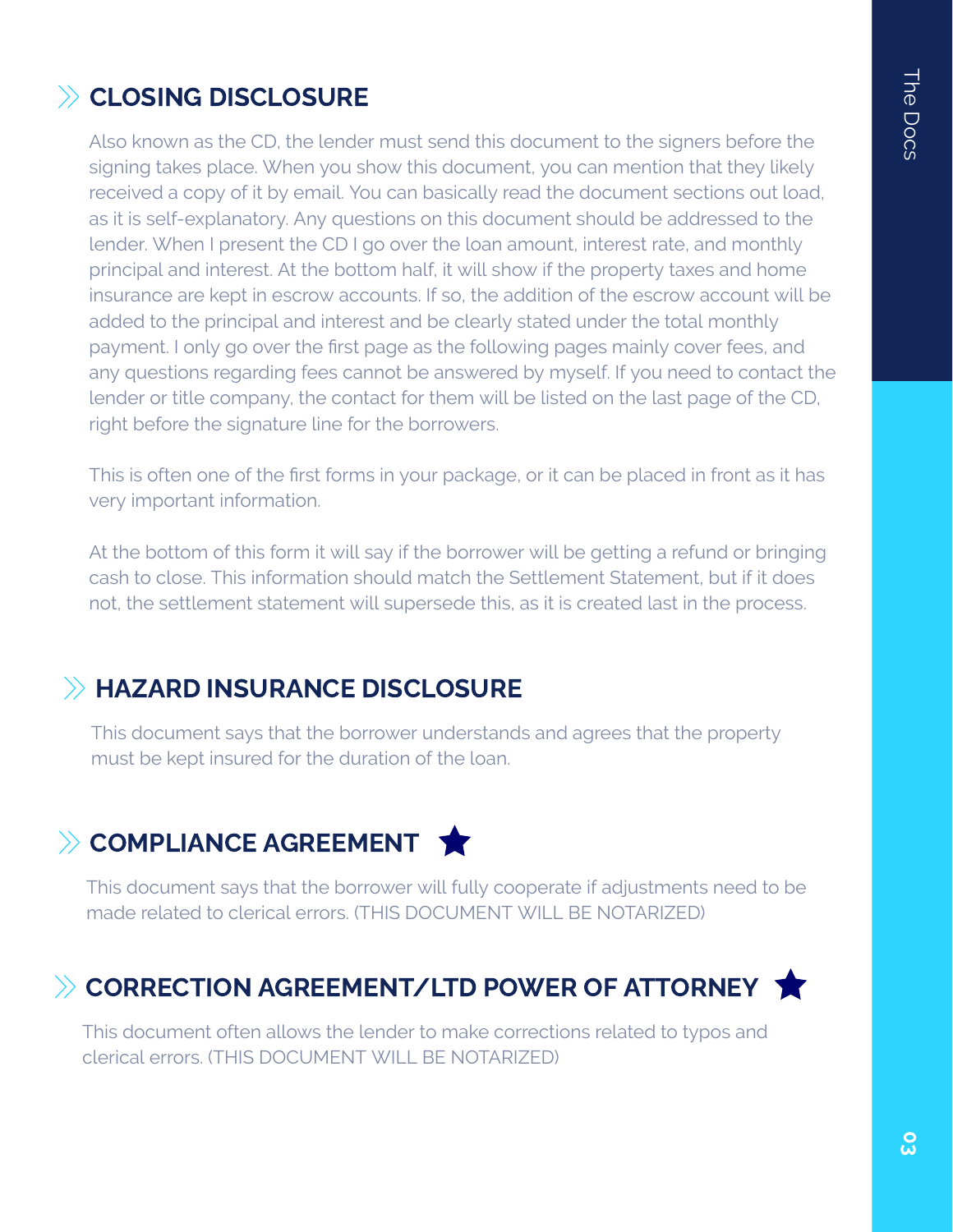# $\rightarrow$  DEED OF TRUST

This document is a security instrument, and it gets recorded with the County clerk. It shows the borrowers on title of the property, while giving the lender a security interest in the property, according to the amount borrowed. (THIS DOCUMENT IS ALWAYS NOTARIZED)

# DISBURSEMENT OF PROCEEDS

This document should be signed regardless of the signer having funds to receive or not. They will have to make a choice on how they would like to receive any refund due. If receiving a higher amount through wire, signers should contact their bank ahead of time to confirm routing and account number. (THIS DOCUMENT IS OFTEN NOTARIZED)

# ERROR & OMISSIONS/COMPLIANCE AGREEMENT

 This document says that the borrower will work with the lender, as needed, to provide any additional information requested to complete the loan package. (THIS DOCUMENT WILL BE NOTARIZED)

#### **EAIR LENDING NOTICE**

This document talks about The Housing Financial Discrimination Act of 1977

#### FEDERAL EQUAL CREDIT OPPORTUNITY

This document talks about creditors being prohibited to discriminate on the basis of race, color, religion, national origin, sex, marital status, or age.

#### FLOOD HAZARD DETERMINATION

This document may tell you if the Lender has determined that, according to FEMA, the property IS or IS NOT located in a designated flood zone. It also adds that if the property location becomes known as a flood zone, then flood insurance would be required.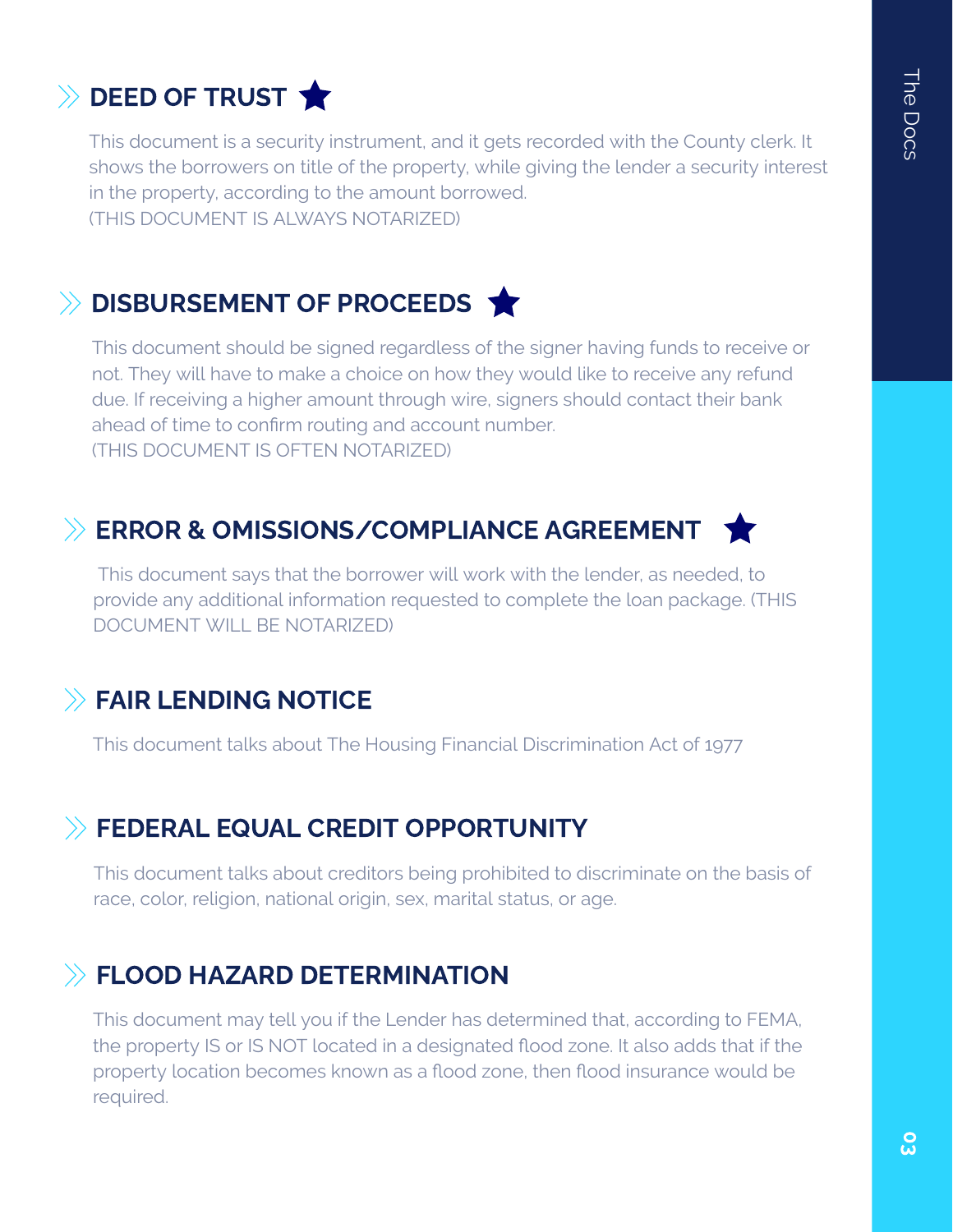# $\gg$  HOMESTEAD AFFIDAVIT  $\bigstar$

This document says that the property in question is the signer's primary home, homestead. (THIS DOCUMENT WILL LIKELY BE NOTARIZED)

#### INITIAL ESCROW DISCLOSURE

This document is basically a snapshot of the amounts being held in escrow for the first year of the loan.

#### **ITEMIZATION OF AMOUNT FINANCED**

This explains the amount financed.

# $\gg$  LIMITED POWER OF ATTORNEY  $\blacktriangleright$

This is another document that allows correction of the documents for typos and clerical errors. (THIS DOCUMENT WILL BE NOTARIZED)

#### $\gg$  MARITAL STATUS AFFIDAVIT  $\bigstar$

This document needs to be filled out by signers and usually comes followed by a jurat. (THIS DOCUMENT WILL LIKELY BE NOTARIZED)

# $\rightarrow$  NAME AFFIDAVIT  $\rightarrow$

This document lists names that the signer has been known as. They should sign next to the names that they have been known by, as that name. If there are typos or incorrect names, signer may write "NEVER KNOWN AS" next to that name.

There are different versions of this form. If name variations are listed one next to the other, then the signer can cross out wrong names with one line through and write NKA next to it. (THIS DOCUMENT WILL BE NOTARIZED)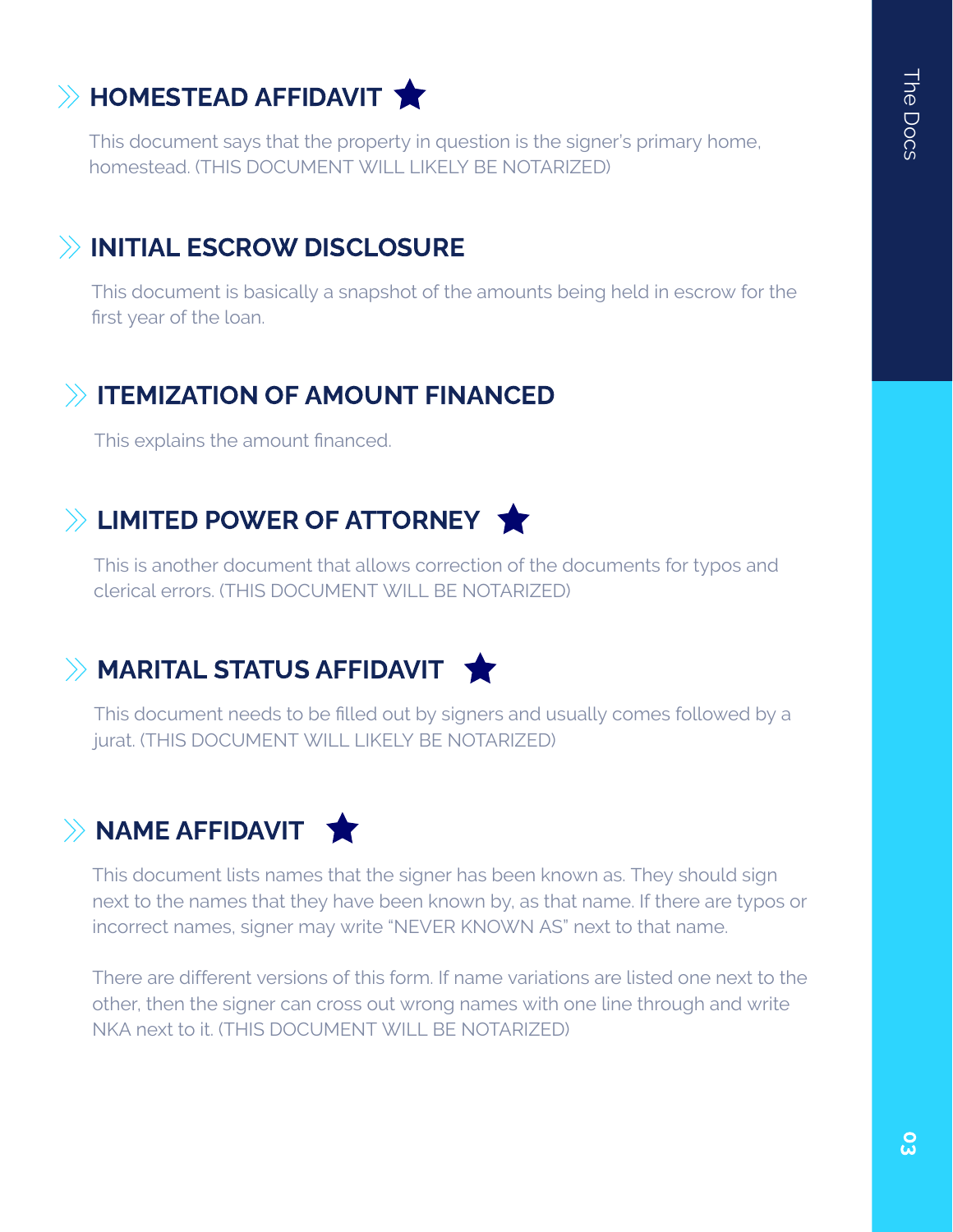### $\gg$  NOTE

This document goes over the terms of the loan. I read the information I share with the signers straight from this document. I tell them this is basically their promise to pay the loan. I read their loan amount and interest rate, then I follow with their monthly payment and first payment date. This document will also have the information about where the payment should be sent to. It will likely say that there are no prepayment penalties, and on the second page it says that the payment is not considered late until after a certain date (usually the 15th of the month). After the grace period, there is an interest fee on that monthly payment (usually 4-5%). When I get to that I may wrap up as I hand them the note to look over themselves. The note is usually 2-3 pages and it takes a signature on the last page. If the date is not clearly requested, the note should not be dated. Nonborrowing spouses should not sign the note unless there is a signature line with their name.

The monthly payment listed on the note is only the principal and interest. Any impound accounts for taxes and insurance will not be listed there and will be an additional amount to be added to what will be paid.

# X NOTICE OF ASSIGN, SALE OR TRANSFER OF SERVICING RIGHTS

This document says that this loan may be sold or assigned to a loan servicer.

#### $\rightarrow$  NOTICE OF RIGHT TO CANCEL

When present in a package, this document allows the borrowers to cancel the loan within three business days from signing it. For this purpose, we count Saturdays, but not Sundays or federal holidays.

-Have the signer sign that they received the notice. They will only sign under "I wish to cancel" if that is their desire. In that case I believe there would be no point on moving forward with the appointment.

- You will receive two to three copies of this document, and usually only one is to be sent back. If they mistakenly sign the "I wish to cancel", they can keep that copy and correctly sign the other one for you to send back.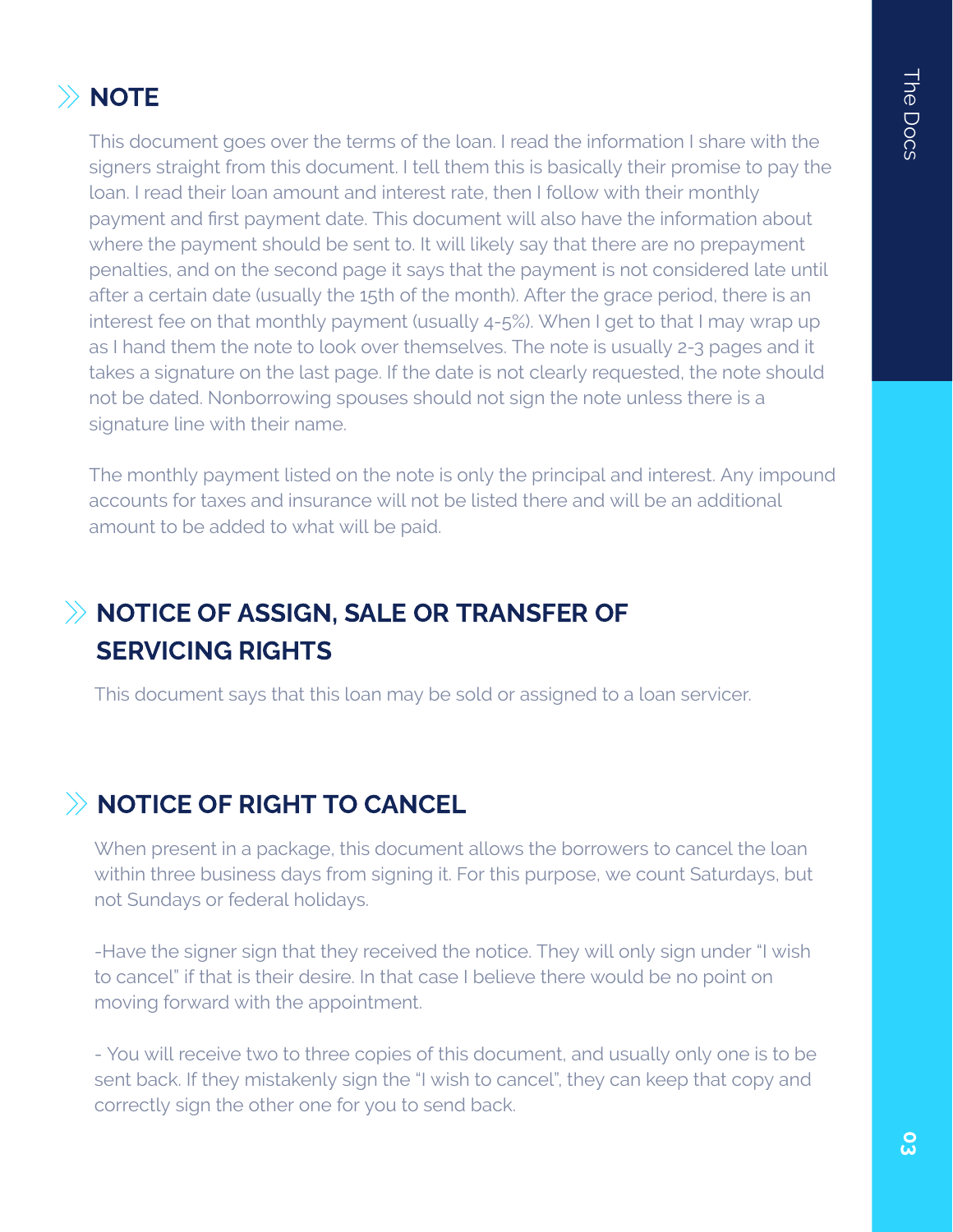# NOTICE OF NO ORAL AGREEMENTS

This document says that there are no oral agreements between parties that are not documented in the loan documents.

# $\gg$  OCCUPANCY AND FINANCIAL STATUS AFFIDAVIT  $\blacktriangleright$

This document states that the borrower acknowledges no additional liens, claims, judgements or encumbrances against the property. It also says if the property is a primary residence, second home, or investment property. (THIS DOCUMENT WILL LIKELY BE NOTARIZED)

# OWNERS AFFIDAVIT AND INDEMNITY

This document should be reviewed by the borrowers before they swear or affirm to the truthfulness of its contents. (THIS DOCUMENT WILL BE NOTARIZED)

#### PAYMENT LETTER TO BORROWER

This explains when the first payment is due. If the borrower has taxes and insurance being monthly held in escrow, it will also tell them how much is going to Insurance, and/or taxes.

# $\gg$  REFINANCE AFFIDAVIT  $\bigstar$

 In this document, signers confirm information about the property related to the loan. (THIS DOCUMENT WILL LIKELY BE NOTARIZED)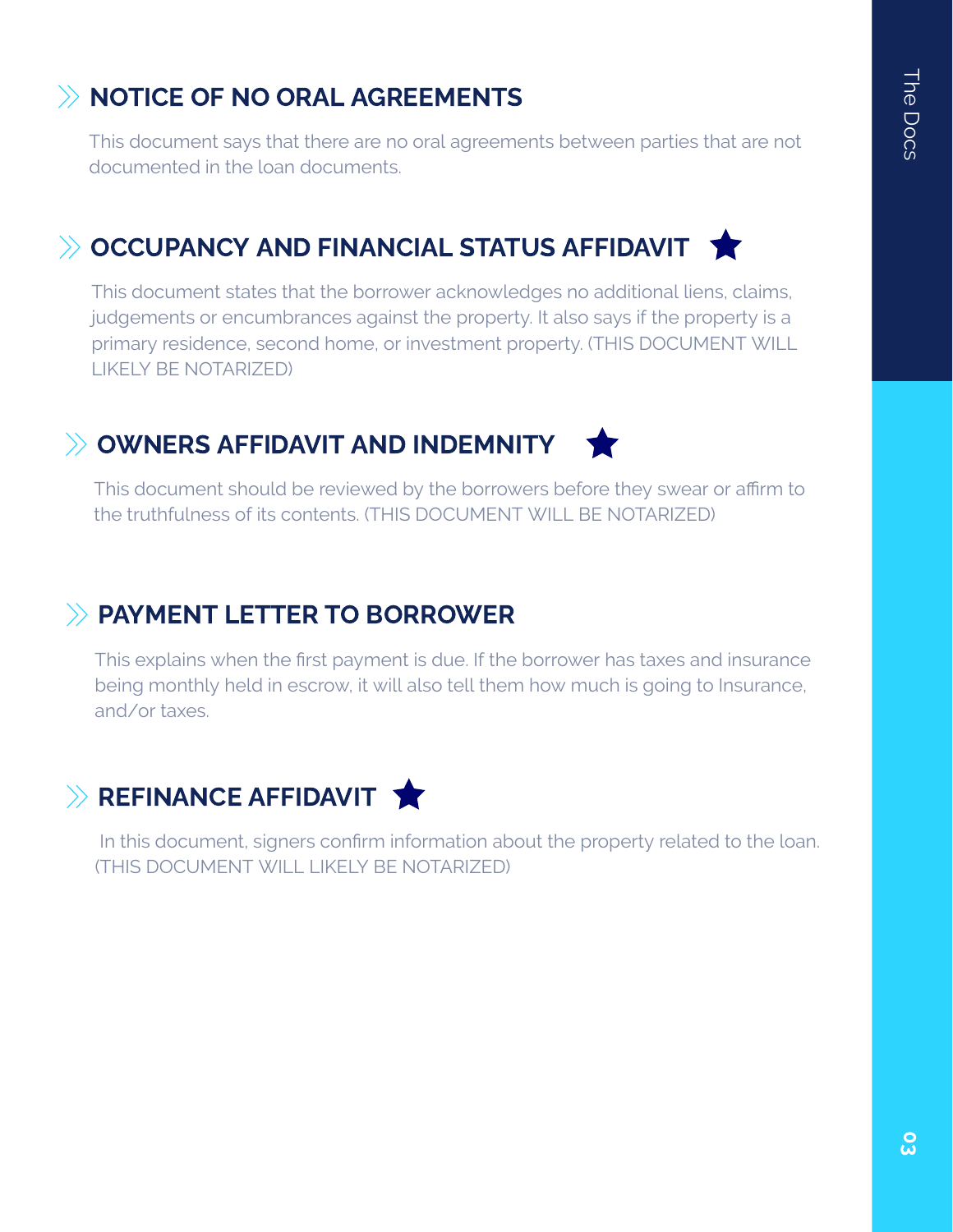# $\gg$  SETTLEMENT STATEMENT

This statement will show the settlement charges involved in a particular loan. The fees are self-explanatory.

This is often one of the first documents I present, as it has the final amount the borrower is receiving (cash out transactions) or paying to close.

This document is produced by the title company, so you may call them if there is a question.

You should always look at this form before the signing, and it may be wise to even let your signer know ahead of time if they are getting a refund or will need to wire money/write a check. Usually, personal checks are only accepted up to \$1500, but this varies from lender to lender. Also, in a cash out situation, it is wise for the signer to call their bank and confirm their incoming wiring information. Often times, for larger amounts, the routing and account number are not the same from their checkbook.

#### $\gg$  STATEMENT OF INFORMATION

This document needs to be fully completed by the signers. I ALWAYS place this form at the very back of my package and put it back where it belongs at the end of the signing.

This form requires a lot of information to be filled out by the signers, and I use the time to start checking all the other forms signed at the appointment. I check for any missing signatures, missing or wrong dates, boxes that need to be checked, and all notary certificates.

# $\gg$  SIGNATURE AFFIDAVIT  $\bigstar$

This document lists names that the signer may have been known as. Please sign as stated by names listed. Signers should not sign by names that do not apply to them. If it does not apply, they can write "never know as" on the signature line (THIS DOCUMENT WILL LIKELY BE NOTARIZED)

# $\gg$  SURVEY AFFIDAVIT  $\bigstar$

This document relates to facts about the property survey. (THIS DOCUMENT WILL LIKELY BE NOTARIZED)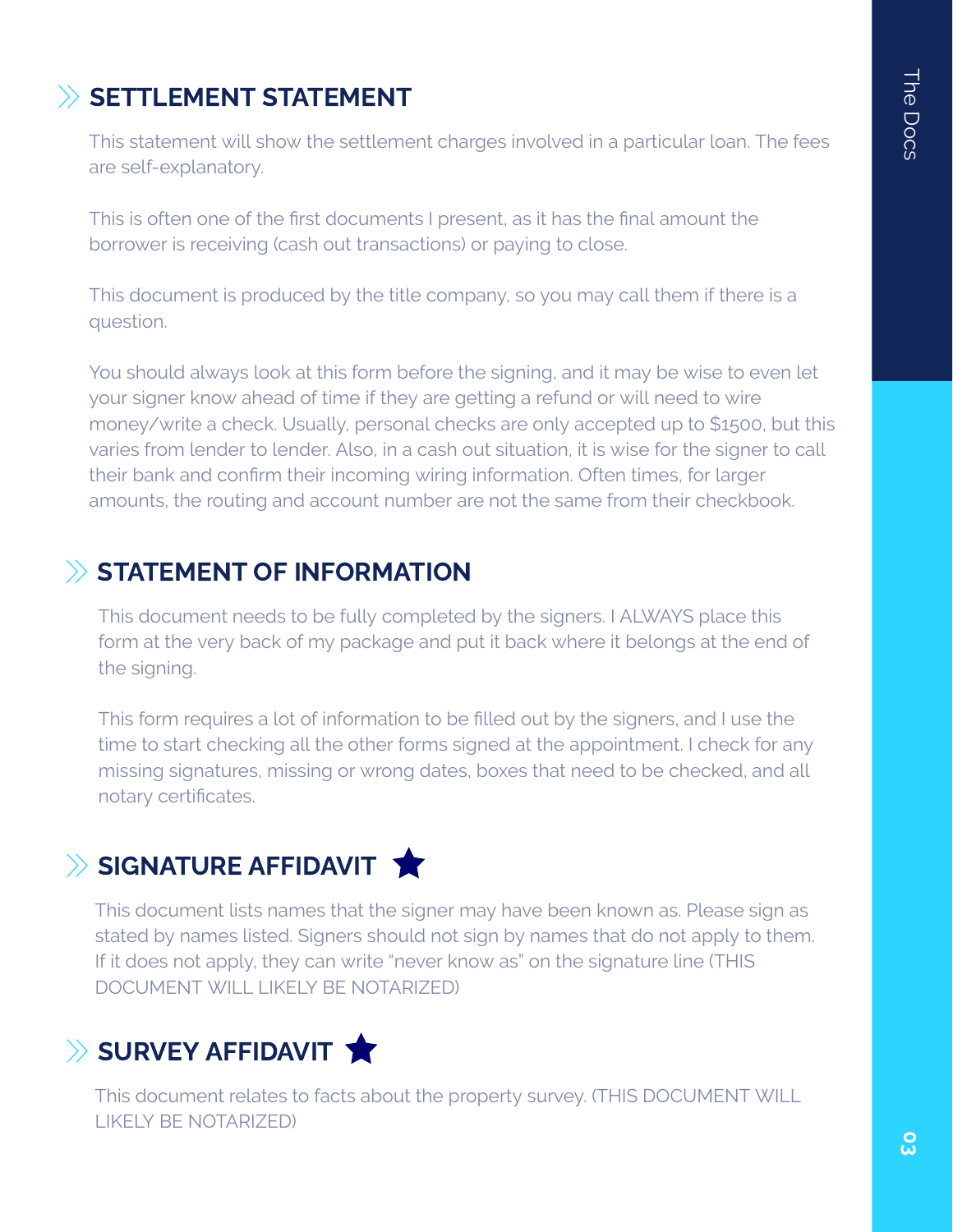

This document talks about taxes related to the property. (THIS DOCUMENT WILL LIKELY BE NOTARIZED)

#### UNIFORM RESIDENTIAL APPLICATION

This is a copy of the loan application. Some of the information may be outdated as it dates back to the beginning of the loan process. This needs to be signed.

There are different versions of this form. Look through it so you don't miss any signature line or initials. Initials are often required at the bottom of this form.

#### USA PATRIOT ACT FORM

This relates to identification of the borrowers. It is required. You, as a signing agent, will fill this out as you look at the signer's ID and secondary identification document. You will sign and date this form at the signing appointment. If

there is someone else's name on the signature line, you have to cross it out and add your name followed by ", Notary Signing Agent".

#### WIRING INSTRUCTIONS

This document should be placed in front of the signer's copy, if they need to bring cash to close (if they owe money at the closing of the loan). They will likely discuss with their lender how quickly they need to wire, but in general any property with no notice of right to cancel (NORTC) should wire ASAP/same day. Properties that have NORTC can wire before their recission period, always keeping in mind that if they don't wire before then, funding of their loan will be held. This document most often than not, does not require a signature. If funds are due, it is a good idea to write down on this page the amount to be wired, which is the total due from borrower listed in the settlement or closing statement. This facilitates the borrower in case t**wo**are taking only that page to the bank to create a wire transfer.

Signer will confirm the social security number listed and sign and date below.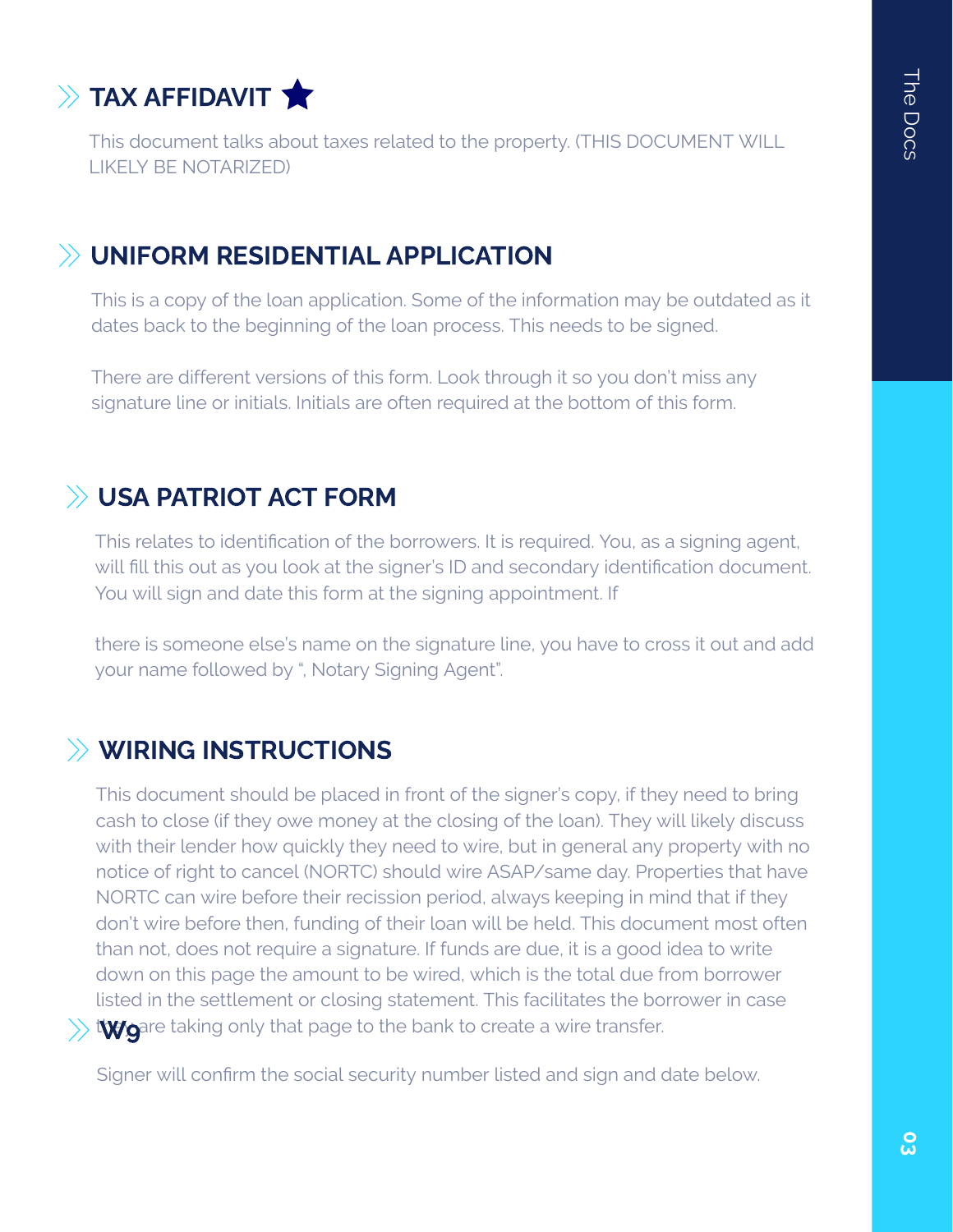# $\gg$  4506

This form is required to be signed so the lender may collect a copy of the signer's tax return from the IRS. This form has a box on the left side above the signature that needs to be checked by the borrower.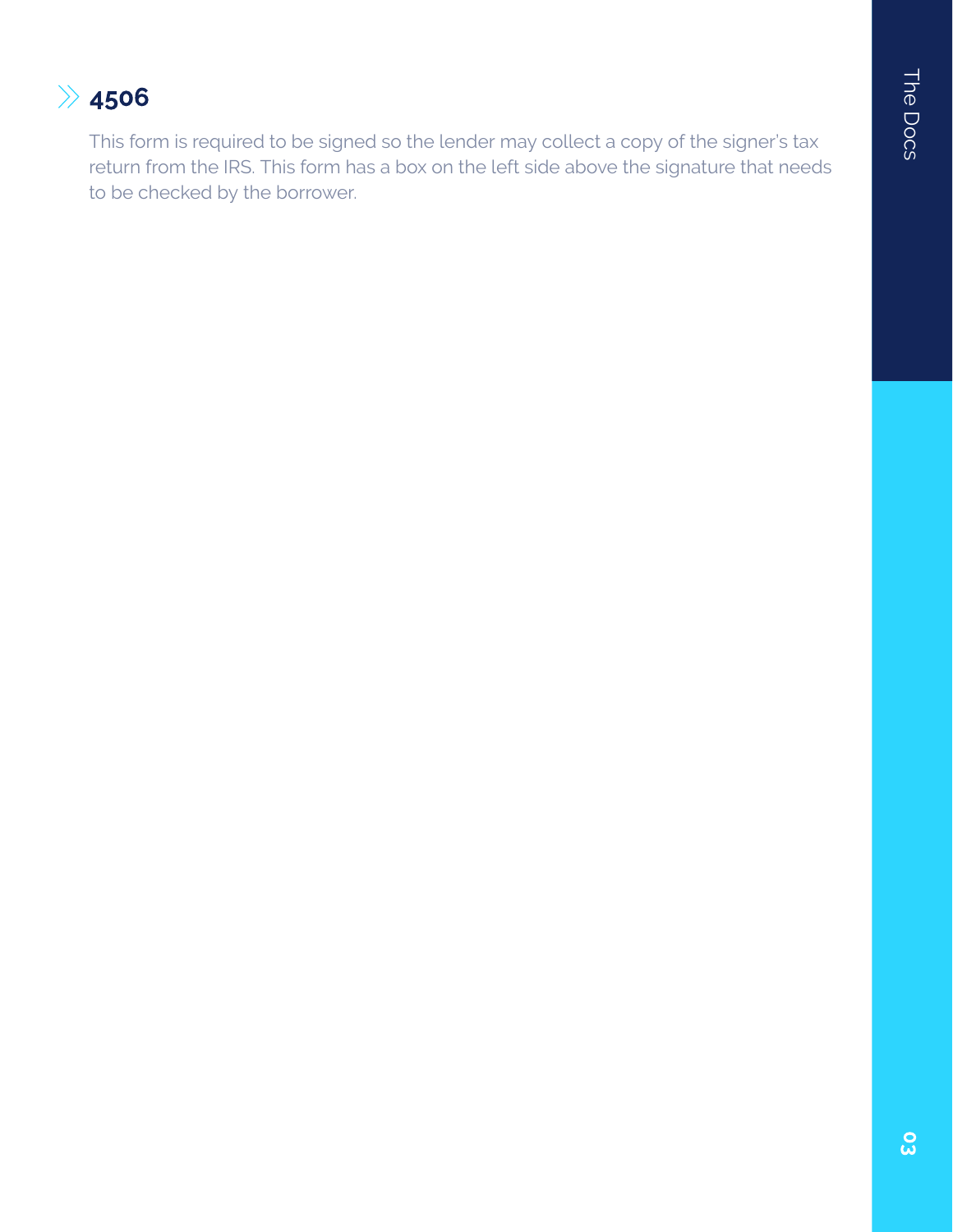# Closing Thoughts...

As mentioned above, although I am going over many documents and their brief description, there are other documents that you will encounter in the different packages you will receive. Keep in mind that, in your first signings, you should be okay simply presenting a document by its title, without much explanation. As you start understanding more of the forms you can create your own way to share basic information about the documents, without ever giving advice or explaining anything that you are not simply able to point out in the actual document.

If someone asks you "What is my interest rate?", you can point out to it or read it out loud. If the signer asks you "Why is my interest rate so high?", it is definitely something you can't respond. Most of the WHY questions are not for us to answer, as Notary Signing Agents. Remember that you are never alone, and if questions arise you can ALWAYS call the Title company or the Lender. Sometimes, if you have been hired by an agency, they may instruct you to call them first with any questions.

This is not a difficult process, even when you start, but as everything else in life, with practice you will get better at it.

My suggestion is that you pay attention to your notarial certificates. They will all be reviewed by quality control. Follow a simple checklist of making sure the State and County are filled out, the date, names of the borrowers or person signing the document, and finally your signature and seal. In an acknowledgement, your name followed by ",Notary Public" will also be required.